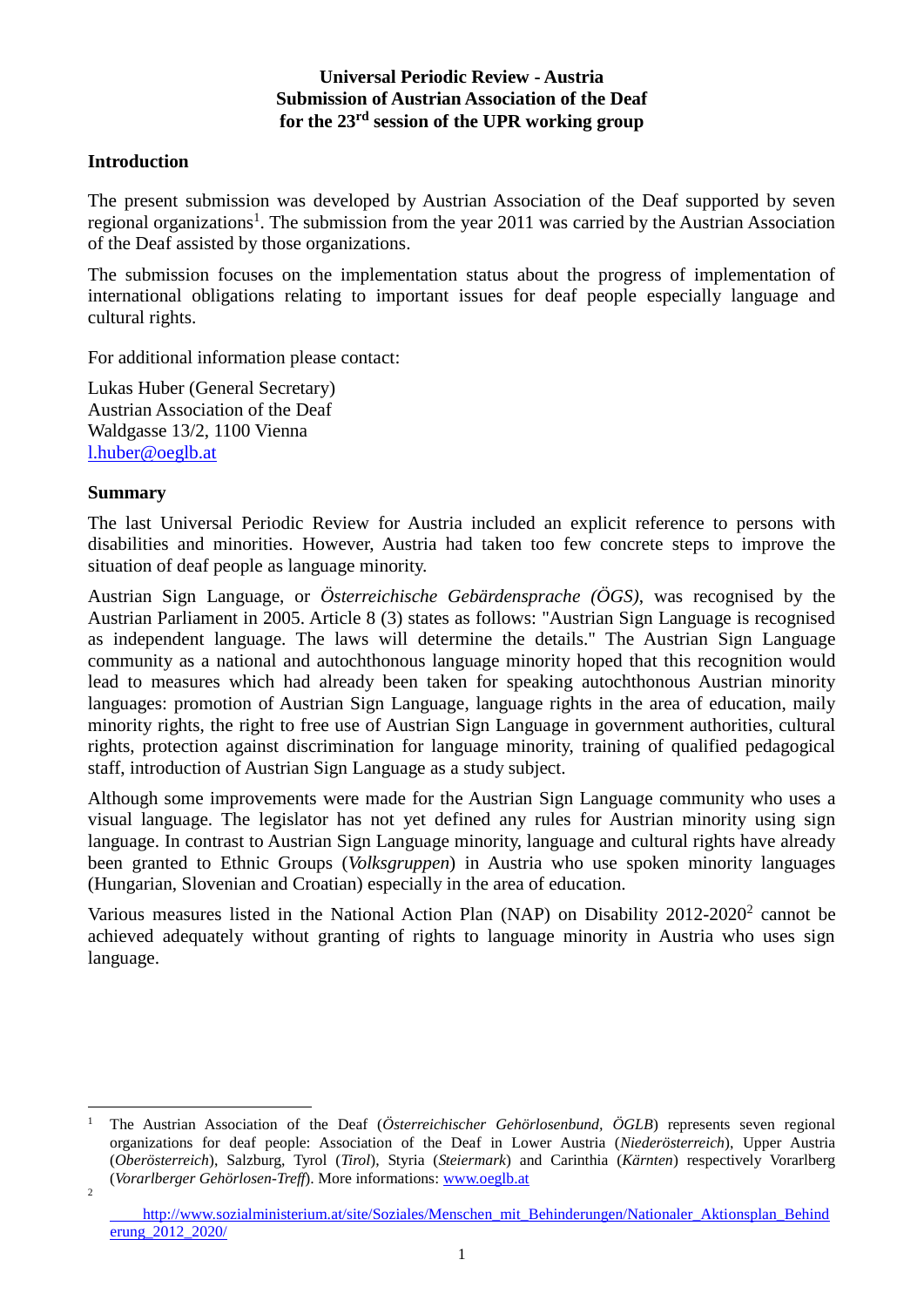## **I. Legal and institutional framework**

## **A. International commitments**

It is welcome that the withdrawal of reservations regarding the Convention on the Rights of the Child has been announced. Ratification of third optional protocol to the CRC and adoption of Convention against Discrimination in Education is still pending.

- $\rightarrow$  Ratification of third optional protocol to the Convention on the Rights of the Child
- $\rightarrow$  Adoption of Convention against Discrimination in Education

## **B. Consitutional and legal framework**

The UNESCO Convention for the Safeguarding of the Intangible Cultural Heritage has been ratified in Austria in 2009. Since 2013 Austrian Sign Language forms part of the UNESCO Intangible Cultural Heritage in Austria.<sup>3</sup> Despite the fact Austrian Sign Language is recognized in the Federal Constitution, Rights of the Austrian Sign Language community as fixed defined Austrian national other langauge minority are not implemented. Austria has ratified most treaties with a series of reservations and not fully implemented.

- $\rightarrow$  Withdrawal of reservations to UN treaties (partially fulfilled, see also CRC)
- $\rightarrow$  Suspension of reservation of implementation (*Erfüllungsvorbehalt*) according to Article 50(2) Constitutional Act (B-VG)
- $\rightarrow$  Comprehensive implementation: Universal Declaration of Human Rights (Article 2, 3, 7 and 27); Convention on the Rights of the Child (Article 2 and 30); Convention on the Rights of Persons with Disabilities (Article 21e, 24 and 30(4)); International Covenant on Civil and Political Rights (Article 27); Framework Convention for the Protection of National Minorities (Article 14); Recommendation 1598 (2003) of Council of Europe regarding Protection of sign language in the member states of the Council of Europe<sup>4</sup>; European Charter for Regional or Minority Languages (Article 1c)<sup>5</sup>; Recommendation 1201 (1993) and draft additional protocol on the rights of national minorities to the European Convention on Human Rights

# **C. Institutional human rights structures, political measures**

- The National Action Plan on Disability 2012-2020 was not adequately coordinated with federal provinces (*Bundesländer*) and provides insufficient budgetary recources. A National Action Plan on Human Rights is provided in the government program.
	- $\rightarrow$  Transparent consultation of civil society in the preparation of the NAP Human Rights
	- $\rightarrow$  Improvement of the NAP on Disability with consultation of federal provinces and taking account of the recommendations of UN committee on the CRPD

# **II. Implementation of international human rights commitments**

## **A. Rule of Law**

Austria does merely grant his sign language minority the right to free use of Austrian Sign Language in public institutions and authorities and at court hearings (code of civil and criminal procedure). Those minority rules for the Austrian Sign Language community were not adopted:

- Right to exist (protection against assimilation, right to preservation of identity).
- Right to specific protection against discrimination and equal treatment of minorities<sup>6</sup>, which means there is no genuine protection on individual-legally basis, so therefore it must be

<sup>&</sup>lt;u>.</u> <sup>3</sup> <http://nationalagentur.unesco.at/cgi-bin/unesco/element.pl?eid=107&lang=en>

<sup>4</sup> <http://assembly.coe.int/Main.asp?link=/Documents/AdoptedText/ta03/EREC1598.htm>

<sup>5</sup> <http://conventions.coe.int/Treaty/en/Treaties/html/148.htm>

<sup>6</sup> cf. Article 63(1), 66(1), 67 State Treaty of Saint Germain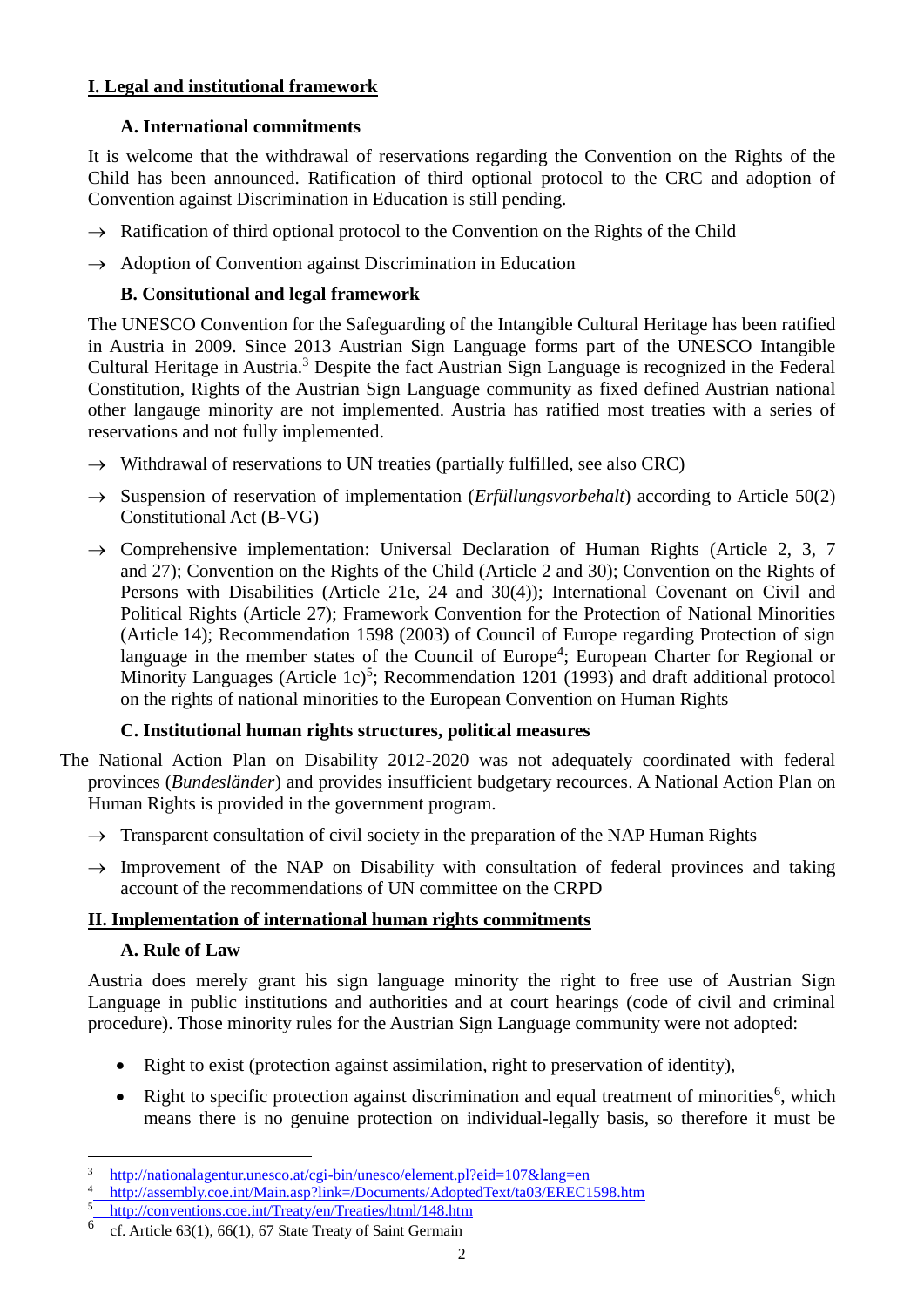completed by

- Right to equal protection of disadvantaged groups (collective rights) as well as
- Right to a special protection (to compensate for the disadvantage of minority) for ensuring intended legal and effective equality.

As mentioned before, the fundamental right to a special protection should contain following compensation rights and thus conservation and promotion rights on cultural, political and economic development:

- $\rightarrow$  Extension of constitutional protective rule for minorities to all national respectively linguistic and cultural minorities (Article 8(2) Constitutional Act B-VG)
- $\rightarrow$  Suspension of legal reservation (Article 8(3) Constitutional Act B-VG)
- $\rightarrow$  Establish an adivsory council to advise the Federal Government and Federal Ministers in matters of Austrian Sign Language
- $\rightarrow$  Involvement in national reports concerning minority languages (Shadow reports of NGOs to implement the rights derived both from the Framework Convention for the Protection of National Minorities and from the European Charter for Regional or Minority Languages
- $\rightarrow$  Enactment of linguistic and cultural rights of Austrian Sign Language community in a fundamental rights catalogue or new codification in a constitutional act and a new Act on Austrian Sign Language as implementation act

## **B. Right on Accessibility (***Barrierefreiheit***)** 7

- 1. Only 80-90 interpreters are supposed to cover 10.000 deaf people.<sup>8</sup>
- 2. No assurance of qualifications and quality of the translations of active interpreters for Austrian Sign Language (including those for court and police), particularly in specialized areas.
- 3. No single nationwide regulatory and legal right to reimbursement of sign language interpreter services.
- 4. No legal right for disadvantage compensation using technical aids for all age groups.<sup>9</sup>
- 5. No free choice of sign language interpreter in civil and criminal procedures or in notarial procedures is guaranteed.
- 6. Regional television programs of nine federal provinces (*Bundesland Heute*) are broadcasted by Austrian Broadcasting Corporation (*ORF*) without subtitles. No television programs with subtitles or Austrian Sign Language are broadcasted by private channels.
- $\rightarrow$  Right to own media and to promote access to information (in Austrian Sign Language as mother tongue/first language; access to mass media; television programs in Austrian Sign Language; subtitling)
- $\rightarrow$  Implementation of uniform rules concerning interpreting in Austrian Sign Language
- $\rightarrow$  Legal right for disadvantage compensation (technical aid e.g. alarm clock with flashing and vibration function, smoke detector with visual signal, etc.)

## **C. Right on Education**<sup>10</sup>

7. Despite the revision of the education acts in 1993, concerning the integration concept, deaf, hard of hearing and deafblind children, adolescents and adults are faced with structural

<u>.</u>

<sup>7</sup> cf. Art. 9(2e) CRPD.

<sup>8</sup> Source from Association of the Deaf in Upper Austria, [www.gehorlos-ooe.at](http://www.gehorlos-ooe.at/)

<sup>&</sup>lt;sup>9</sup> cf. Art. 28(b) CRPD.

<sup>10</sup> cf. Art. 24 CRPD.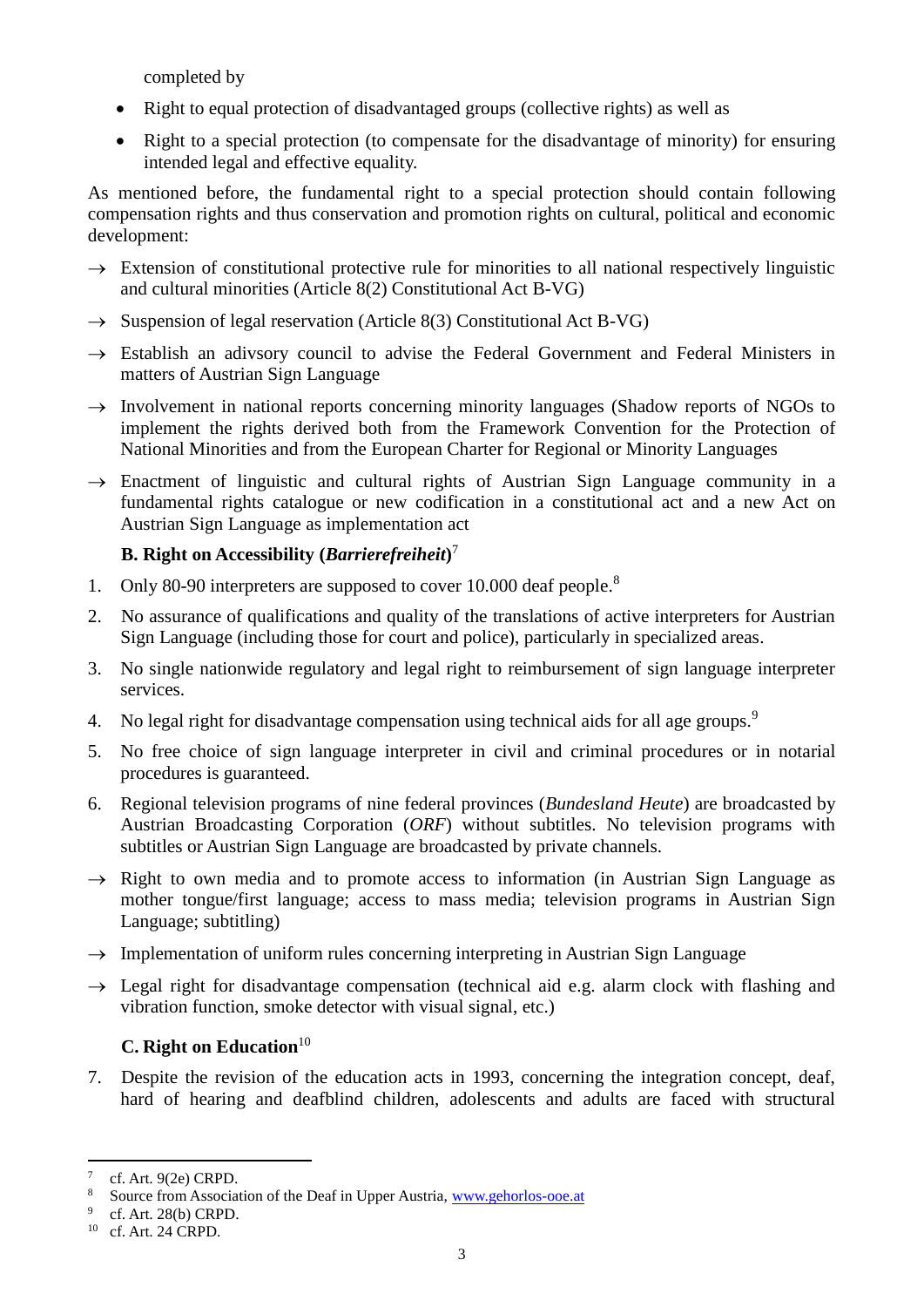discrimination as well as linguistic and pedagogic barriers.<sup>11</sup> Austrian Sign Language as a language of instruction is extremely rare. The usual learning process for deaf and hearingimpaired children and young people with no sign language takes place in integration classes.

- 8. Educators working in kindergartens or schools for deaf children are not officialy required to have language skills in Austrian Sign Language.<sup>12</sup>
- 9. Only a very small percentage estimates their own knowledge in German as sufficient.<sup>13</sup> Only about 100 deaf people have passed their school leaving exam. Only about 30 deaf people have finished their studies at university.

*Early childhood education, care and education (0 – 6 years)*

- 10. For parents of deaf children, no state promoting and funding measures for language classes in Austrian Sign Language, which would allow them to communicate as early as possible with their children, exists.
- 11. With only one exception in Vienna, there is no inclusive kindergarten in Austria, which employs a deaf kindergarten educator to be able use Austrian Sign Language. Deaf children are therefore not able to communicate with any deaf adult in the kindergarten in order to maintain their own culture and use sign language. $14$
- 12. Even kindergartens who offer Austrian Sign Language are very rare. Almost exclusively hearing persons are employed. No state exam on the language skills in Austrian Sign Language is provided.
- *13.* Many deaf children start school with inadequate knowledge of skills in sign language and a lack of linguistic and cultural identity.

*Compulsory school (6 – 14 years)*

1

- 14. Since 1993<sup>15</sup> parents of children with disabilities have the opportunity to choose between following kinds of schools for their children: primary school, school of general education (lower grade), secondary school, Cooperative Middle School, "New Secondary School" and special school. Regardless of the choice of school, parents of deaf children who prefer bilingual education<sup>16</sup> are often forced to become active and to organize bilingual classes for their children themselves.
- 15. Since September 2008, for the first time, Austrian Sign Language is established in curriculum for special schools for deaf children. It has no effect, because there are not enough human resources (teachers with sign language skills) for bilingual-integrative education available. It also fails due to a lack of willingness of the school-management concerning special schools for deaf children.
- 16. Teachers can take part in an extra-occupational Austrian Sign Language class, which only last for 75 hours, and they do not have to take an exam to prove their language skills. Also, it is not even obligatory for them to take Austrian Sign Language classes. Against one's better

<sup>&</sup>lt;sup>11</sup> Discrimination reports of the Austrian Sign Language community, Austrian Association of the Deaf (2004, 2005, 2007/2008)

<sup>12</sup> *Sprache macht Wissen. Zur Situation gehörloser und hörbehinderter SchülerInnen, Studierender und ihrer LehrerInnen, sowie zur Österreichischen Gebärdensprache in Schule und Universitat Wien.* Final report of the research project. Krausneker V., Schalber K. (2006/2007).

<sup>&</sup>lt;sup>13</sup> In 2002 60% of 30 questioned women denote their knowledge of German as an insufficient and stated that they hade problems at reading and writing. This is a direct result of the school, because all the deaf women said that they would have prefered to get education in sign language in order to be able to properly learn German; *Projekt VITA, Erkundungsstudie zur beruflichen Lebenssituation von gehörlosen Frauen im Raum Wien und Umgebung*, Breiter M. et al., 2002, S. 66

<sup>14</sup> cf. Art. 3(h), 24(3b) and 30(4) CRPD; Art. 29(1), 30 CRC; Art. 27 ICCPR; Art. 2(3), 10, 11 Convention for the Protection and Promotion of the Diversity of Cultural Expressions.

<sup>&</sup>lt;sup>15</sup> In 1993, the School Organisation Act (SchOG) was amended such as the connected federal laws like Education Act (SchUG), Compulsory Education Act (SchPflG) and the public services law for teachers.

<sup>&</sup>lt;sup>16</sup> In the sense of additive bilingual development and language acquisition in Austrian Sign Language and German.